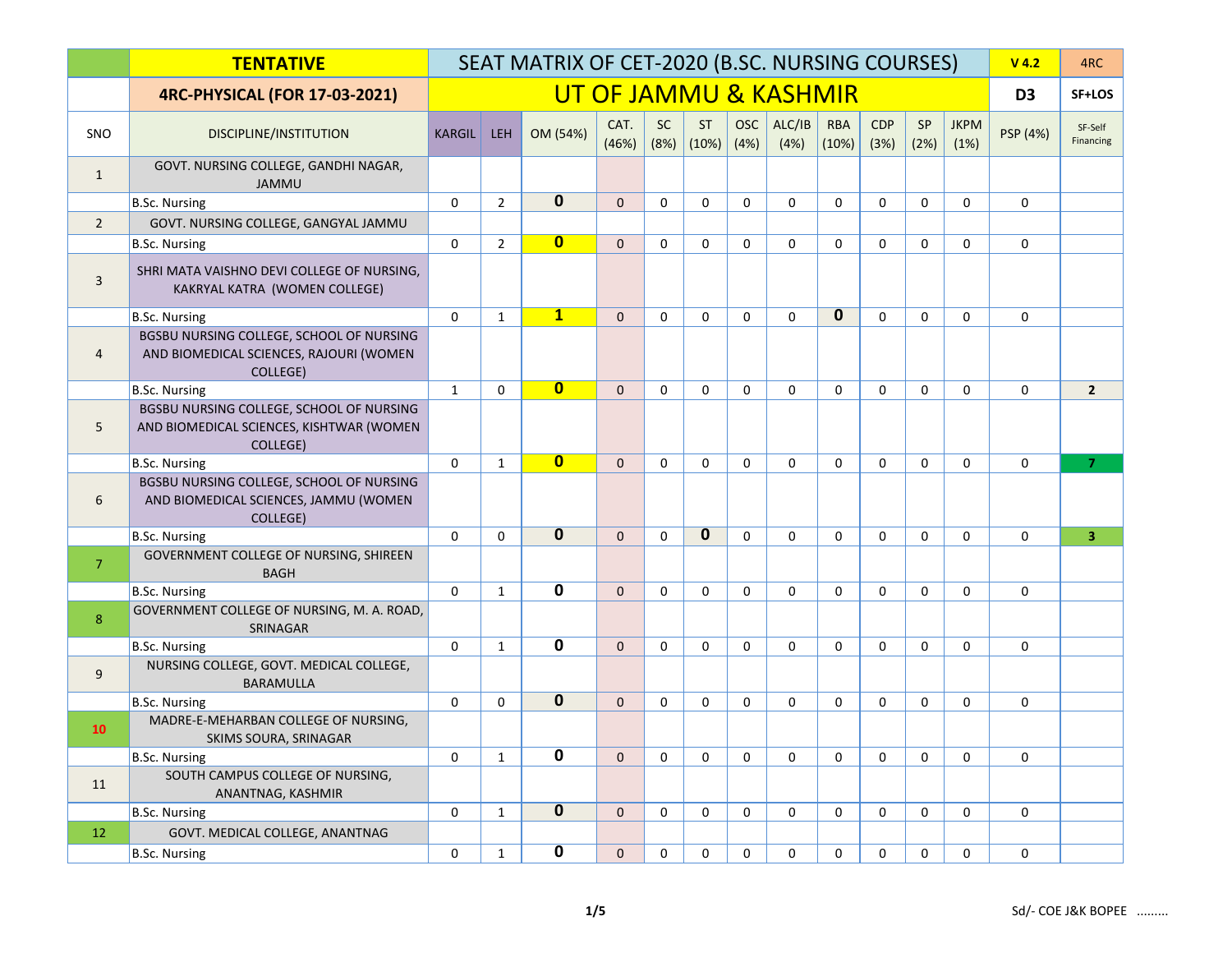| 13             | SYED MANTAUQUI COLLEGE OF NURSING,<br>AWANTIPORA, PULWAMA, KASHMIR              |              |              |                         |                |                |              |                |                |              |              |              |              |              |              |
|----------------|---------------------------------------------------------------------------------|--------------|--------------|-------------------------|----------------|----------------|--------------|----------------|----------------|--------------|--------------|--------------|--------------|--------------|--------------|
|                | <b>B.Sc. Nursing</b>                                                            | $\mathbf{0}$ | $\mathbf{1}$ | $\overline{\mathbf{0}}$ | $\mathbf{0}$   | $\mathbf{0}$   | $\mathbf 0$  | $\mathbf 0$    | $\mathbf{0}$   | $\mathbf 0$  | $\mathbf 0$  | $\mathbf{0}$ | $\mathbf 0$  | $\mathbf 0$  | $\mathbf 0$  |
| 14             | ALAMDAAR COLLEGE OF NURSING AND MEDICAL<br>TECHNOLOGY, CHARI-E-SHARIEF          |              |              |                         |                |                |              |                |                |              |              |              |              |              |              |
|                | <b>B.Sc. Nursing</b>                                                            | $\mathbf 0$  | $\mathbf 0$  | $\bf{0}$                | $\mathbf{0}$   | $\mathbf 0$    | $\mathbf 0$  | $\mathbf 0$    | $\mathbf 0$    | $\mathbf 0$  | $\mathbf 0$  | $\mathbf 0$  | $\mathbf 0$  | $\mathbf 0$  | $\mathbf{0}$ |
|                | <b>J&amp;K TOTAL (GOVT.)</b>                                                    | $\mathbf{1}$ | 12           | $\mathbf{1}$            | $\pmb{0}$      | $\mathbf{0}$   | $\mathbf{0}$ | $\overline{0}$ | $\Omega$       | $\mathbf{0}$ | $\Omega$     | $\Omega$     | $\mathbf{0}$ | $\mathbf 0$  | 12           |
| 1              | RAJIV GANDHI COLLEGE OF NURSING, CHAK<br>BHALWAL, JAMMU                         |              |              |                         |                |                |              |                |                |              |              |              |              |              |              |
|                | <b>B.Sc. Nursing</b>                                                            | $\mathbf 0$  | $\mathbf 0$  | 36                      | $\overline{0}$ | $\mathbf 0$    | $\mathbf 0$  | $\mathbf 0$    | 0              | $\mathbf 0$  | $\Omega$     | $\Omega$     | $\Omega$     | $\mathbf 0$  |              |
| $\overline{2}$ | BEE ENN COLLEGE OF NURSING, CHAK BHALWAL,<br><b>JAMMU</b>                       |              |              |                         |                |                |              |                |                |              |              |              |              |              |              |
|                | <b>B.Sc. Nursing</b>                                                            | $\mathbf{0}$ | $\mathbf 0$  | $\overline{27}$         | $\overline{0}$ | $\mathbf{0}$   | $\mathbf{0}$ | $\mathbf 0$    | $\mathbf 0$    | $\mathbf 0$  | $\mathbf 0$  | $\mathbf{0}$ | $\mathbf 0$  | $\mathbf 0$  |              |
| $\overline{3}$ | STEPHEN COLLEGE OF NURSING, MIRAN SAHIB,<br><b>JAMMU</b>                        |              |              |                         |                |                |              |                |                |              |              |              |              |              |              |
|                | <b>B.Sc. Nursing</b>                                                            | 0            | $\mathbf 0$  | $\overline{26}$         | $\mathbf{0}$   | $\mathbf{0}$   | $\mathbf{0}$ | $\mathbf 0$    | $\mathbf 0$    | $\mathbf 0$  | $\mathbf 0$  | $\mathbf{0}$ | $\mathbf 0$  | $\mathbf 0$  |              |
| $\overline{4}$ | BIBI HALIMA COLLEGE OF NURSING & MEDICAL<br>TECHNOLOGY, SRINAGAR                |              |              |                         |                |                |              |                |                |              |              |              |              |              |              |
|                | <b>B.Sc. Nursing</b>                                                            | $\mathbf 0$  | $\Omega$     | $\overline{\mathbf{0}}$ | $\mathbf{0}$   | $\mathbf 0$    | $\mathbf 0$  | $\mathbf 0$    | $\mathbf 0$    | $\mathbf 0$  | $\Omega$     | $\Omega$     | $\Omega$     | $\mathbf 0$  | $\Omega$     |
| 5              | ARSH INSTITUTE OF HEALTH SCIENCES &<br>TECHNOLOGY, KHANMOH, SRINAGAR            |              |              |                         |                |                |              |                |                |              |              |              |              |              |              |
|                | <b>B.Sc. Nursing</b>                                                            | $\mathbf 0$  | $\mathbf 0$  | $\overline{\mathbf{0}}$ | $\mathbf{0}$   | $\mathbf{0}$   | $\mathbf 0$  | $\mathbf 0$    | 0              | $\mathbf{0}$ | $\Omega$     | $\mathbf 0$  | $\Omega$     | $\mathbf 0$  | $\mathbf 0$  |
| 6              | S.E.M. COLLEGE OF NURSING & PARA-MEDICAL<br>SCIENCES, HUMHAMA, BUDGAM, SRINAGAR |              |              |                         |                |                |              |                |                |              |              |              |              |              |              |
|                | <b>B.Sc. Nursing</b>                                                            | $\mathbf 0$  | $\Omega$     | $\overline{\mathbf{0}}$ | $\Omega$       | $\mathbf 0$    | $\mathbf 0$  | $\Omega$       | $\mathbf 0$    | $\Omega$     | $\Omega$     | $\Omega$     | $\Omega$     | $\mathbf 0$  | $\mathbf 0$  |
| $\overline{7}$ | IBN-SINA COLLEGE OF NURSING & HEALTH<br>SCIENCES, OMPORA, BUDGAM, SRINAGAR      |              |              |                         |                |                |              |                |                |              |              |              |              |              |              |
|                | <b>B.Sc. Nursing</b>                                                            | $\mathbf{0}$ | $\mathbf 0$  | $\overline{0}$          | $\mathbf{0}$   | $\mathbf{0}$   | $\mathbf{0}$ | $\mathbf 0$    | $\mathbf 0$    | $\mathbf 0$  | $\mathbf 0$  | $\mathbf{0}$ | $\mathbf 0$  | $\mathbf 0$  | $\mathbf 0$  |
| 8              | RAMZAN INSTITUTE OF PARA-MEDICAL SCIENCES,<br>GULSHAN NAGAR, BY PASS, SRINAGAR  |              |              |                         |                |                |              |                |                |              |              |              |              |              |              |
|                | <b>B.Sc. Nursing</b>                                                            | $\mathbf 0$  | $\mathbf 0$  | $\overline{\mathbf{0}}$ | $\mathbf{0}$   | $\mathbf{0}$   | $\mathbf{0}$ | $\mathbf 0$    | 0              | $\mathbf{0}$ | $\mathbf 0$  | $\mathbf{0}$ | $\mathbf 0$  | $\mathbf 0$  | $\mathbf 0$  |
| 9              | DATA RANPAT DEV COLLEGE, KATHUA                                                 |              |              |                         |                |                |              |                |                |              |              |              |              |              |              |
|                | <b>B.Sc. Nursing</b>                                                            | $\mathbf 0$  | $\mathbf 0$  | 57                      | $\overline{0}$ | $\mathbf 0$    | $\mathbf 0$  | $\mathbf 0$    | $\mathbf 0$    | $\mathbf 0$  | $\mathbf 0$  | $\mathbf 0$  | $\mathbf 0$  | 0            |              |
| 10             | HANEFA NURSING COLLGE, SOPORE                                                   |              |              |                         |                |                |              |                |                |              |              |              |              |              |              |
|                | <b>B.Sc. Nursing</b>                                                            | $\Omega$     | $\Omega$     | $\mathbf{0}$            | $\Omega$       | $\Omega$       | $\Omega$     | $\Omega$       | $\Omega$       | $\Omega$     | $\Omega$     | $\Omega$     | $\Omega$     | $\Omega$     |              |
|                | <b>J&amp;K TOTAL (PVT.)</b>                                                     | $\mathbf{0}$ | $\mathbf{0}$ | 146                     | $\mathbf{0}$   | $\mathbf{0}$   | $\mathbf{0}$ | $\mathbf{0}$   | $\overline{0}$ | $\mathbf{0}$ | $\mathbf{0}$ | $\mathbf{0}$ | $\mathbf{0}$ | $\mathbf{0}$ | $\mathbf{0}$ |
|                | <b>J&amp;K TOTAL (GOVT./PVT.)</b>                                               | $\mathbf{1}$ | 12           | 147                     | $\mathbf{0}$   | $\overline{0}$ | $\mathbf{0}$ | $\overline{0}$ | $\mathbf{0}$   | $\Omega$     | $\Omega$     | $\Omega$     | $\mathbf{0}$ | $\mathbf{0}$ | 12           |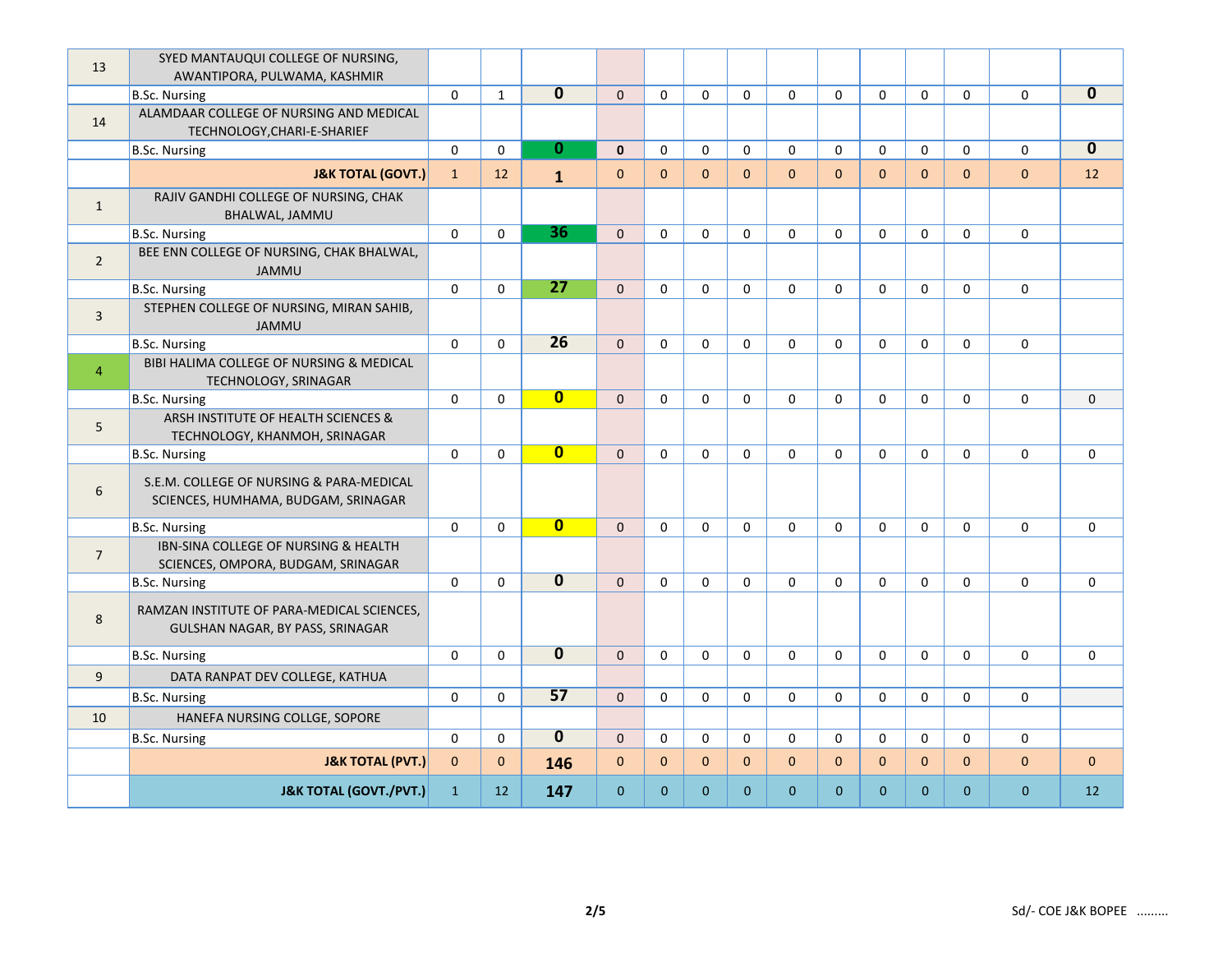|                | <b>TENTATIVE</b>                          | SEAT MATRIX OF CET-2020 (B.SC. PARA-MEDICAL COURSES) |                       |                         |                |                   |                    |                    |                |                     |                    | $V$ 4.2     | 4RC                 |                |        |
|----------------|-------------------------------------------|------------------------------------------------------|-----------------------|-------------------------|----------------|-------------------|--------------------|--------------------|----------------|---------------------|--------------------|-------------|---------------------|----------------|--------|
|                | <b>4RC-PHYSICAL (FOR 17-03-2021)</b>      |                                                      | UT OF JAMMU & KASHMIR |                         |                |                   |                    |                    |                |                     |                    |             |                     | D <sub>3</sub> | SF+LOS |
| SNO            | DISCIPLINE/INSTITUTION                    | <b>KARGIL</b>                                        | <b>LEH</b>            | OM (54%)                | CAT.<br>(46%)  | <b>SC</b><br>(8%) | <b>ST</b><br>(10%) | <b>OSC</b><br>(4%) | ALC/IB<br>(4%) | <b>RBA</b><br>(10%) | <b>CDP</b><br>(3%) | SP<br>(2%)  | <b>JKPM</b><br>(1%) | PSP (4%)       | Mgt.   |
| $\mathbf{1}$   | GOVT. MEDICAL COLLEGE, JAMMU              |                                                      |                       |                         |                |                   |                    |                    |                |                     |                    |             |                     |                |        |
|                | <b>B.Sc. Medical Lab Technology</b>       | $\mathbf{1}$                                         | $\Omega$              | $\mathbf{1}$            | $\Omega$       | $\Omega$          | $\mathbf 0$        | $\Omega$           | $\mathbf 0$    | $\Omega$            | $\mathbf 0$        | $\mathbf 0$ | $\Omega$            | $\Omega$       |        |
|                | <b>B.Sc. Operation Theatre Technology</b> | 0                                                    | $\mathbf{1}$          | $\mathbf 0$             | $\Omega$       | $\Omega$          | $\mathbf 0$        | $\mathbf 0$        | $\mathbf 0$    | $\Omega$            | $\Omega$           | 0           | $\Omega$            | $\mathbf 0$    |        |
|                | <b>B.Sc. Renal Dialysis Technology</b>    | 0                                                    | $\mathbf{1}$          | $\overline{\mathbf{0}}$ | $\Omega$       | $\Omega$          | $\mathbf 0$        | $\Omega$           | $\Omega$       | $\Omega$            | 0                  | 0           | $\Omega$            | $\mathbf 0$    |        |
|                | <b>B.Sc. Radiography Technology</b>       | $\mathbf 0$                                          | $\mathbf 0$           | $\mathbf 0$             | $\mathbf{0}$   | $\Omega$          | $\mathbf 0$        | $\mathbf 0$        | $\mathbf 0$    | $\mathbf 0$         | 0                  | $\mathbf 0$ | 0                   | $\mathbf 0$    |        |
|                | B.Sc. Anaesthesia Technology              | 0                                                    | $\mathbf 0$           | $\mathbf 0$             | $\mathbf 0$    | $\Omega$          | $\mathbf 0$        | $\mathbf 0$        | $\mathbf 0$    | $\mathbf 0$         | $\mathbf 0$        | $\mathbf 0$ | 0                   | $\mathbf 0$    |        |
|                | <b>B.Sc. Cardiac Care Technology</b>      | $\mathbf{1}$                                         | $\Omega$              | $\mathbf 0$             | $\Omega$       | $\Omega$          | $\pmb{0}$          | $\Omega$           | $\Omega$       | $\Omega$            | $\Omega$           | $\pmb{0}$   | 0                   | $\mathbf 0$    |        |
|                | <b>B.Sc. Respiratory Care Technology</b>  | $\Omega$                                             | $\Omega$              | $\mathbf 0$             | $\Omega$       | $\Omega$          | $\mathbf 0$        | $\Omega$           | $\Omega$       | $\Omega$            | $\Omega$           | $\Omega$    | $\Omega$            | $\mathbf 0$    |        |
|                | <b>B.Sc. Neuro-Sciences Technology</b>    | 0                                                    | $\mathbf{1}$          | $\bf{0}$                | $\Omega$       | $\Omega$          | $\Omega$           | $\Omega$           | $\Omega$       | $\Omega$            | $\Omega$           | 0           | $\Omega$            | $\mathbf 0$    |        |
|                | <b>TOTAL</b>                              | $\overline{2}$                                       | 3                     | $\mathbf{1}$            | $\overline{0}$ | $\Omega$          | $\mathbf{0}$       | $\Omega$           | $\Omega$       | $\overline{0}$      | $\overline{0}$     | $\mathbf 0$ | $\Omega$            | $\mathbf 0$    |        |
| $\overline{2}$ | GOVT. MEDICAL COLLEGE, KATHUA             |                                                      |                       |                         |                |                   |                    |                    |                |                     |                    |             |                     |                |        |
|                | <b>B.Sc. Medical Lab Technology</b>       | 1                                                    | 0                     | 11                      | $\mathbf{0}$   | 0                 | $\mathbf 0$        | 0                  | 0              | 0                   | 0                  | 0           | 0                   | $\mathbf 0$    |        |
|                | <b>B.Sc. Operation Theatre Technology</b> | 0                                                    | $\Omega$              | 14                      | $\Omega$       | $\Omega$          | $\pmb{0}$          | $\Omega$           | $\Omega$       | $\Omega$            | $\Omega$           | $\pmb{0}$   | 0                   | $\pmb{0}$      |        |
|                | <b>B.Sc. Renal Dialysis Technology</b>    | 0                                                    | $\mathbf{1}$          | 9                       | $\Omega$       | 0                 | $\mathbf 0$        | $\mathbf 0$        | $\mathbf 0$    | $\mathbf{0}$        | $\mathbf 0$        | $\mathbf 0$ | 0                   | $\mathbf 0$    |        |
|                | <b>TOTAL</b>                              | $\mathbf{1}$                                         | $\mathbf{1}$          | 34                      | $\mathbf{0}$   | $\mathbf 0$       | $\Omega$           | $\overline{0}$     | $\Omega$       | 0                   | $\Omega$           | $\mathbf 0$ | $\Omega$            | $\mathbf 0$    |        |
| $\overline{3}$ | GOVT. MEDICAL COLLEGE, RAJOURI            |                                                      |                       |                         |                |                   |                    |                    |                |                     |                    |             |                     |                |        |
|                | <b>B.Sc. Medical Lab Technology</b>       | $\mathbf{1}$                                         | $\mathbf 0$           | $\mathbf{1}$            | $\mathbf{0}$   | 0                 | $\mathbf 0$        | $\mathbf 0$        | $\mathbf 0$    | $\mathbf 0$         | 0                  | 0           | 0                   | $\mathbf 0$    |        |
|                | <b>B.Sc. Operation Theatre Technology</b> | $\mathbf 0$                                          | $\mathbf 0$           | $\pmb{0}$               | $\mathbf 0$    | 0                 | $\pmb{0}$          | $\mathbf 0$        | $\mathbf 0$    | $\mathbf 0$         | $\mathbf 0$        | $\pmb{0}$   | 0                   | $\mathbf 0$    |        |
|                | <b>B.Sc. Renal Dialysis Technology</b>    | 0                                                    | $\mathbf 1$           | $\overline{\mathbf{z}}$ | $\Omega$       | $\Omega$          | $\Omega$           | $\Omega$           | $\overline{0}$ | $\Omega$            | $\Omega$           | $\pmb{0}$   | $\Omega$            | $\pmb{0}$      |        |
|                | <b>TOTAL</b>                              | $\mathbf{1}$                                         | $\mathbf{1}$          | 8                       | $\Omega$       | $\Omega$          | $\Omega$           | $\Omega$           | $\overline{0}$ | $\Omega$            | $\Omega$           | $\Omega$    | $\Omega$            | $\Omega$       |        |
| $\overline{4}$ | GOVT. MEDICAL COLLEGE, DODA               |                                                      |                       |                         |                |                   |                    |                    |                |                     |                    |             |                     |                |        |
|                | <b>B.Sc. Medical Lab Technology</b>       | $\mathbf{1}$                                         | $\mathbf 0$           | 8                       | $\mathbf{0}$   | $\Omega$          | 0                  | $\mathbf 0$        | $\mathbf 0$    | $\Omega$            | $\mathbf 0$        | 0           | $\mathbf 0$         | $\mathbf 0$    |        |
| $\ast$         | <b>B.Sc. Operation Theatre Technology</b> | 0                                                    | $\mathbf 0$           | $\overline{4}$          | $\mathbf{0}$   | 0                 | $\mathbf 0$        | $\mathbf 0$        | $\mathbf 0$    | $\mathbf 0$         | $\mathbf 0$        | $\mathbf 0$ | $\mathbf 0$         | $\mathbf 0$    |        |
|                | <b>B.Sc. Renal Dialysis Technology</b>    | $\Omega$                                             | $\mathbf{1}$          | 11                      | $\mathbf 0$    | 0                 | $\mathbf 0$        | $\mathbf 0$        | $\mathbf 0$    | $\Omega$            | $\Omega$           | $\mathbf 0$ | 0                   | $\mathbf 0$    |        |
|                | <b>TOTAL</b>                              | $\mathbf 1$                                          | $\mathbf{1}$          | 23                      | $\Omega$       | $\Omega$          | $\Omega$           | $\overline{0}$     | $\overline{0}$ | $\Omega$            | $\Omega$           | $\Omega$    | $\overline{0}$      | $\Omega$       |        |
| 5              | GOVT. MEDICAL COLLEGE, SRINAGAR           |                                                      |                       |                         |                |                   |                    |                    |                |                     |                    |             |                     |                |        |
|                | <b>B.Sc. Medical Lab Technology</b>       | $\mathbf{1}$                                         | $\Omega$              | $\Omega$                | $\Omega$       | $\Omega$          | $\mathbf 0$        | $\Omega$           | $\mathbf 0$    | $\Omega$            | 0                  | 0           | $\Omega$            | $\mathbf 0$    |        |
|                | <b>B.Sc. Operation Theatre Technology</b> | $\mathbf{1}$                                         | $\Omega$              | $\mathbf{0}$            | $\Omega$       | $\Omega$          | $\mathbf 0$        | $\mathbf 0$        | $\mathbf 0$    | $\Omega$            | $\Omega$           | $\mathbf 0$ | $\Omega$            | $\mathbf 0$    |        |
|                | <b>B.Sc. Renal Dialysis Technology</b>    | 0                                                    | $\mathbf{1}$          | $\mathbf 0$             | $\Omega$       | $\Omega$          | $\mathbf 0$        | $\mathbf 0$        | $\Omega$       | 0                   | 0                  | 0           | $\Omega$            | $\mathbf 0$    |        |
|                | <b>B.Sc. Radiography Technology</b>       | 0                                                    | $\mathbf 0$           | $\mathbf 0$             | $\mathbf{0}$   | 0                 | $\mathbf 0$        | $\mathbf 0$        | $\mathbf 0$    | $\mathbf 0$         | 0                  | $\mathbf 0$ | 0                   | $\mathbf 0$    |        |
|                | B.Sc. Anaesthesia Technology              | 0                                                    | $\mathbf{0}$          | $\Omega$                | $\Omega$       | 0                 | $\mathbf 0$        | $\mathbf 0$        | $\mathbf 0$    | $\mathbf{0}$        | $\mathbf 0$        | $\mathbf 0$ | 0                   | $\mathbf 0$    |        |
|                | <b>B.Sc. Cardiac Care Technology</b>      | 0                                                    | $\mathbf{1}$          | $\overline{0}$          | $\mathbf 0$    | $\Omega$          | $\mathbf 0$        | $\mathbf 0$        | $\mathbf 0$    | $\Omega$            | $\Omega$           | 0           | 0                   | $\mathbf 0$    |        |
|                | <b>B.Sc. Respiratory Care Technology</b>  | 0                                                    | $\Omega$              | $\mathbf{0}$            | $\mathbf{0}$   | $\Omega$          | $\mathbf 0$        | $\Omega$           | $\Omega$       | $\Omega$            | $\Omega$           | 0           | $\Omega$            | $\mathbf 0$    |        |
|                | B.Sc. Neuro-Sciences Technology           | $\mathbf{1}$                                         | 0                     | $\mathbf{0}$            | $\mathbf{0}$   | $\Omega$          | $\Omega$           | $\Omega$           | $\Omega$       | 0                   | 0                  | 0           | $\Omega$            | $\mathbf 0$    |        |

**Note: 1 Seat of B.Sc. MLT at GMC Jammu of OM reserved for PWD Category**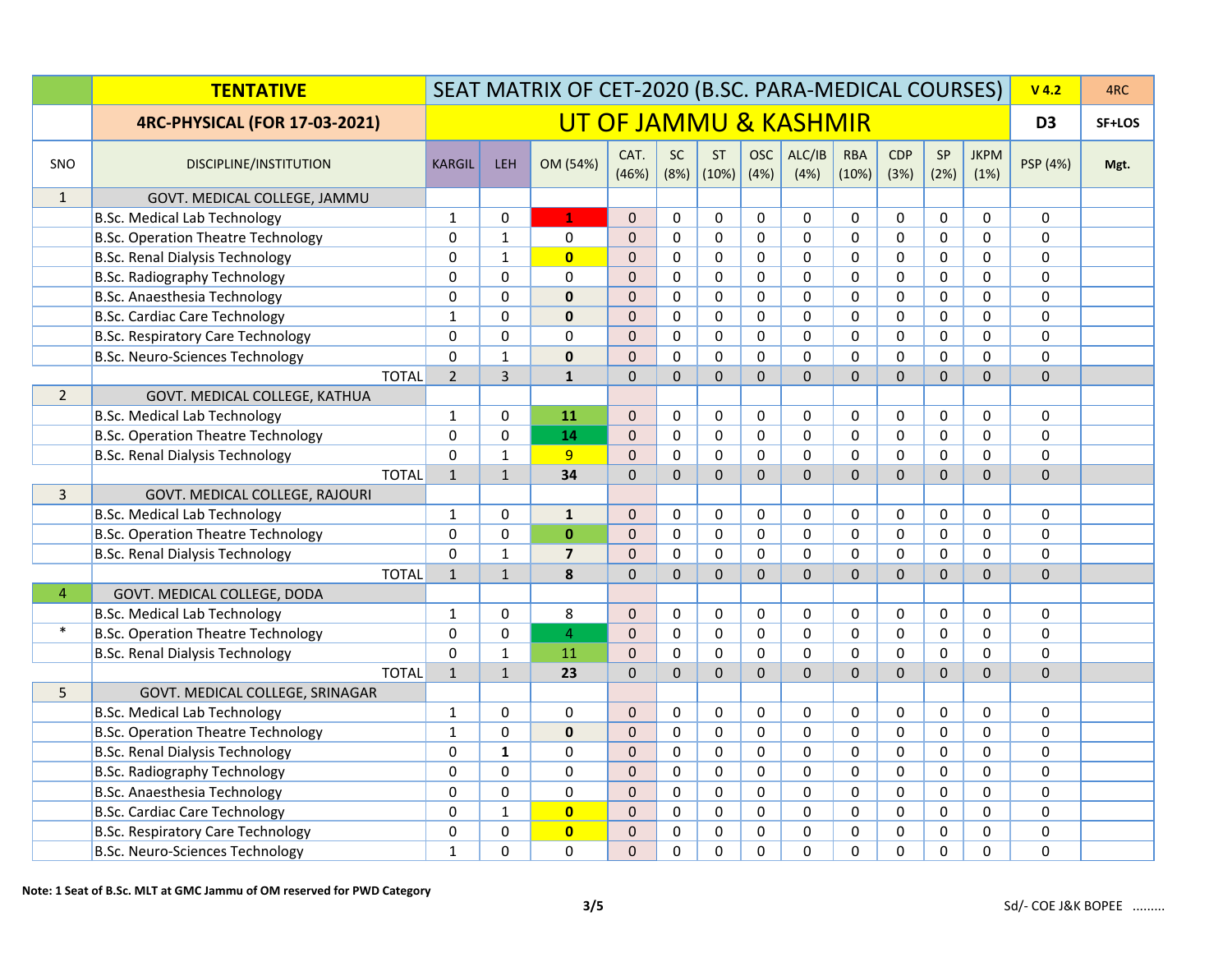|                | <b>B.Sc. Radiotherapy</b>                                                      | $\Omega$       | $\Omega$       | $\mathbf{0}$   | $\Omega$       | $\Omega$       | $\Omega$       | $\Omega$     | $\Omega$       | $\Omega$       | $\Omega$       | $\Omega$       | $\Omega$     | $\Omega$       |              |
|----------------|--------------------------------------------------------------------------------|----------------|----------------|----------------|----------------|----------------|----------------|--------------|----------------|----------------|----------------|----------------|--------------|----------------|--------------|
|                | B.Sc. Physiotherapy                                                            | $\mathbf{0}$   | $\mathbf{1}$   | $\mathbf{0}$   | $\Omega$       | $\Omega$       | $\Omega$       | $\Omega$     | $\Omega$       | $\Omega$       | $\Omega$       | $\Omega$       | $\Omega$     | $\Omega$       |              |
|                | <b>TOTAL</b>                                                                   | $\overline{3}$ | $\overline{3}$ | $\mathbf{0}$   | $\Omega$       | $\Omega$       | $\Omega$       | $\Omega$     | $\Omega$       | $\Omega$       | $\Omega$       | $\Omega$       | $\Omega$     | $\Omega$       |              |
| 6              | GOVT. MEDICAL COLLEGE, ANANTNAG                                                |                |                |                |                |                |                |              |                |                |                |                |              |                |              |
|                | <b>B.Sc. Medical Lab Technology</b>                                            | $\mathbf{1}$   | $\Omega$       | 0              | $\overline{0}$ | $\Omega$       | 0              | $\mathbf 0$  | $\mathbf{0}$   | $\Omega$       | $\Omega$       | $\mathbf{0}$   | $\Omega$     | $\Omega$       |              |
|                | <b>B.Sc. Operation Theatre Technology</b>                                      | 0              | $\Omega$       | $\Omega$       | $\Omega$       | $\Omega$       | $\Omega$       | $\Omega$     | $\Omega$       | $\Omega$       | $\Omega$       | $\mathbf{0}$   | $\Omega$     | $\Omega$       |              |
|                | <b>B.Sc. Renal Dialysis Technology</b>                                         | 0              | $\mathbf{1}$   | $\Omega$       | $\mathbf 0$    | $\Omega$       | 0              | $\Omega$     | $\mathbf 0$    | $\Omega$       | $\Omega$       | $\mathbf{0}$   | $\Omega$     | $\mathbf 0$    |              |
|                | <b>B.Sc. Radiography Technology</b>                                            | 0              | $\Omega$       | 0              | $\mathbf 0$    | $\Omega$       | 0              | $\Omega$     | $\Omega$       | $\Omega$       | $\Omega$       | $\mathbf{0}$   | $\Omega$     | $\mathbf 0$    |              |
|                | B.Sc. Anaesthesia Technology                                                   | 0              | $\Omega$       | $\mathbf{0}$   | $\mathbf 0$    | $\Omega$       | 0              | $\Omega$     | $\mathbf 0$    | 0              | $\Omega$       | $\mathbf{0}$   | $\Omega$     | $\Omega$       |              |
|                | <b>TOTAL</b>                                                                   | $\mathbf{1}$   | $\mathbf{1}$   | $\mathbf{0}$   | $\mathbf{0}$   | 0              | $\Omega$       | $\Omega$     | $\Omega$       | $\Omega$       | $\Omega$       | $\Omega$       | $\Omega$     | $\Omega$       |              |
| $\overline{7}$ | GOVT. MEDICAL COLLEGE, BARAMULLA                                               |                |                |                |                |                |                |              |                |                |                |                |              |                |              |
|                | <b>B.Sc. Medical Lab Technology</b>                                            | 0              | $\mathbf{1}$   | 0              | $\overline{0}$ | $\Omega$       | 0              | $\mathbf 0$  | $\mathbf 0$    | $\Omega$       | 0              | $\mathbf{0}$   | $\mathbf 0$  | $\Omega$       |              |
|                | <b>B.Sc. Operation Theatre Technology</b>                                      | 0              | $\mathbf 0$    | $\overline{0}$ | $\mathbf 0$    | $\Omega$       | 0              | $\mathbf 0$  | $\mathbf 0$    | $\Omega$       | $\mathbf 0$    | $\mathbf{0}$   | $\mathbf 0$  | $\mathbf 0$    |              |
|                | <b>B.Sc. Renal Dialysis Technology</b>                                         | $\mathbf{1}$   | $\Omega$       | $\mathbf 0$    | $\mathbf 0$    | $\Omega$       | $\Omega$       | $\Omega$     | $\Omega$       | $\Omega$       | $\Omega$       | $\mathbf{0}$   | $\Omega$     | $\Omega$       |              |
|                | <b>B.Sc. Radiography Technology</b>                                            | 0              | $\Omega$       | $\overline{0}$ | $\Omega$       | $\Omega$       | $\Omega$       | $\Omega$     | $\Omega$       | $\Omega$       | $\Omega$       | $\mathbf{0}$   | $\Omega$     | $\mathbf 0$    |              |
|                | B.Sc. Anaesthesia Technology                                                   | $\Omega$       | $\mathbf{1}$   | $\mathbf{0}$   | $\mathbf{0}$   | $\Omega$       | 0              | $\Omega$     | $\Omega$       | $\Omega$       | $\Omega$       | $\mathbf{0}$   | $\Omega$     | $\Omega$       |              |
|                | <b>TOTAL</b>                                                                   | $\mathbf{1}$   | $\overline{2}$ | $\mathbf{0}$   | $\mathbf{0}$   | 0              | $\Omega$       | $\mathbf{0}$ | $\overline{0}$ | $\Omega$       | $\overline{0}$ | $\Omega$       | $\mathbf{0}$ | $\mathbf 0$    |              |
|                | <b>J&amp;K TOTAL (GOVT.)</b>                                                   | 10             | 12             | 66             | $\Omega$       | $\Omega$       | $\Omega$       | $\Omega$     | $\Omega$       | $\Omega$       | $\Omega$       | $\Omega$       | $\Omega$     | $\Omega$       |              |
| $\mathbf{1}$   | DR. QADRI'S COLLEGE OF MEDICAL LABORATORY<br>TECHNOLOGY, KARAN NAGAR, SRINAGAR |                |                | L.E.           |                |                |                |              |                |                |                |                |              |                |              |
|                | <b>B.Sc. Medical Lab Technology</b>                                            | $\Omega$       | $\Omega$       | 2 <sup>1</sup> | $\overline{0}$ | $\Omega$       | 0              | $\Omega$     | $\Omega$       | $\Omega$       | $\Omega$       | $\mathbf{0}$   | $\Omega$     | $\Omega$       | $\mathbf{0}$ |
|                | <b>TOTAL</b>                                                                   | $\overline{0}$ | $\mathbf 0$    | $\overline{2}$ | $\mathbf 0$    | $\overline{0}$ | $\Omega$       | $\Omega$     | $\Omega$       | $\Omega$       | $\Omega$       | $\mathbf{0}$   | $\Omega$     | $\overline{0}$ | $\mathbf{0}$ |
| $\overline{2}$ | DOLPHIN INSTITUTE OF MEDICAL SCIENCES &<br>TECHNOLOGY, TAHAB, PULWAMA          |                |                |                |                |                |                |              |                |                |                |                |              |                |              |
|                | <b>B.Sc. Medical Lab Technology</b>                                            | 0              | $\Omega$       | 4              | $\mathbf{0}$   | $\Omega$       | 0              | $\mathbf 0$  | $\mathbf 0$    | $\Omega$       | $\Omega$       | $\mathbf{0}$   | $\mathbf 0$  | $\mathbf 0$    |              |
|                | <b>B.Sc. Operation Theatre Technology</b>                                      | 0              | $\Omega$       | 8              | $\overline{0}$ | $\Omega$       | $\Omega$       | $\Omega$     | $\mathbf 0$    | $\Omega$       | $\Omega$       | $\mathbf{0}$   | $\Omega$     | $\mathbf 0$    |              |
|                | <b>B.Sc. Radiography Technology</b>                                            | $\Omega$       | $\Omega$       | 12             | $\overline{0}$ | $\Omega$       | $\Omega$       | $\mathbf 0$  | $\Omega$       | $\Omega$       | $\Omega$       | $\mathbf{0}$   | $\Omega$     | $\Omega$       |              |
|                | <b>TOTAL</b>                                                                   | $\overline{0}$ | $\Omega$       | 24             | $\mathbf 0$    | 0              | $\Omega$       | $\Omega$     | $\Omega$       | $\overline{0}$ | $\overline{0}$ | $\Omega$       | $\Omega$     | $\mathbf 0$    |              |
| 3              | ARSH INSTITUTE OF HEALTH SCIENCES &<br>TECHNOLOGY, KHANMOH, SRINAGAR           |                |                |                |                |                |                |              |                |                |                |                |              |                |              |
|                | <b>B.Sc. Operation Theatre Technology</b>                                      | 0              | $\mathbf 0$    | $\mathbf{0}$   | $\mathbf{0}$   | 0              | 0              | $\mathbf 0$  | $\mathbf 0$    | $\Omega$       | $\Omega$       | $\mathbf{0}$   | $\mathbf 0$  | $\mathbf 0$    |              |
|                | <b>TOTAL</b>                                                                   | $\mathbf 0$    | $\overline{0}$ | $\mathbf{0}$   | $\mathbf 0$    | 0              | $\mathbf{0}$   | $\mathbf{0}$ | $\overline{0}$ | $\overline{0}$ | $\mathbf{0}$   | $\mathbf{0}$   | $\mathbf{0}$ | $\mathbf 0$    |              |
|                | <b>J&amp;K TOTAL (PVT.)</b>                                                    | $\mathbf{0}$   | $\Omega$       | 26             | $\mathbf{0}$   | $\Omega$       | $\Omega$       | $\mathbf{0}$ | $\Omega$       | $\Omega$       | $\Omega$       | $\Omega$       | $\mathbf{0}$ | $\mathbf{0}$   | $\mathbf{0}$ |
|                | J&K TOTAL (GOVT./PVT.)                                                         | 10             | 12             | 92             | $\overline{0}$ | $\overline{0}$ | $\overline{0}$ | $\mathbf{0}$ | $\mathbf{0}$   | $\Omega$       | $\overline{0}$ | $\overline{0}$ | $\Omega$     | $\overline{0}$ | $\mathbf{0}$ |